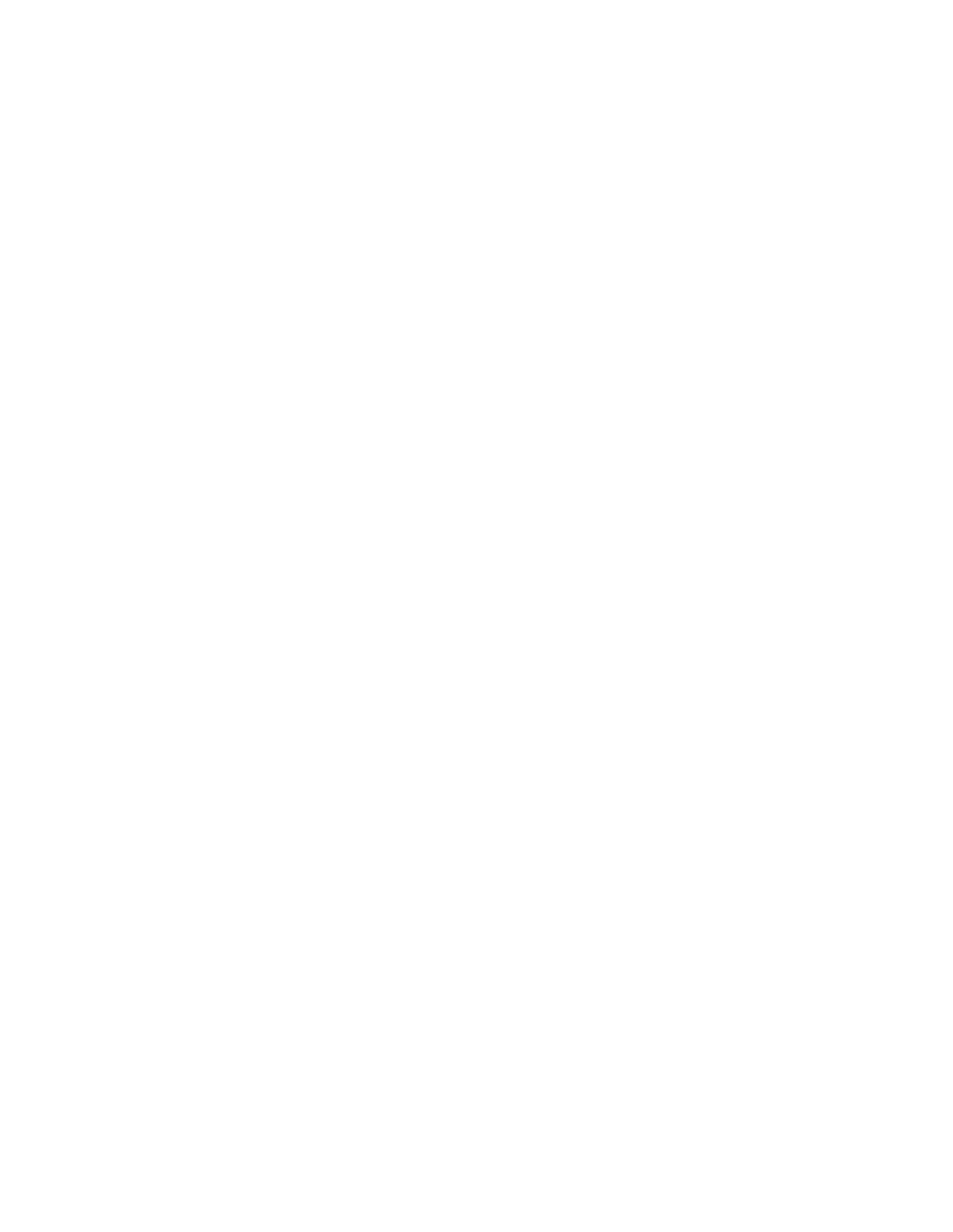OptiFDTD 13.0.3



# **OptiFDTD 13.0.3 Release Notes**

**16 Mar 2017**

# **Minor Enhancements and Bug Fixes**

#### **OP-211: Add copy/paste functions to the material coefficient definition control.**

Improvement. Implemented copy/paste functionality to fill the grid of material definition coefficients (eg. Drude-Lorentz) in the Profile Designer.

#### **OP-262: Launching field exported from observation area propagates in wrong direction.**

Fixed. Launching as custom field a field obtained from Observation Area in prior simulations, results in field propagation in a different direction than the propagation direction expected from the field reaching the Observation Area.

#### **OP-288: A channel profile with slanted wall and offset layers has incorrect shape displayed in 3D editor.**

Fixed. In some cases of waveguides using Channel Profile with slanted walls and offset layers, the waveguide is not properly rendered in the 3D Editor - parts of the waveguide walls are missing.

#### **OP-293: Set the initial position of the temporary observer plane to the middle of the cut axis.**

Improvement. When defining a temporary observer for the runtime field view in Simulator, the initial observer plane position used to be set to the start position of the cut axis. It has been modified to set to the position at the middle of the cut axis. For example, a YZ observer plane will be set at X=0, an XZ observer plane will be set at  $Y=0$ .

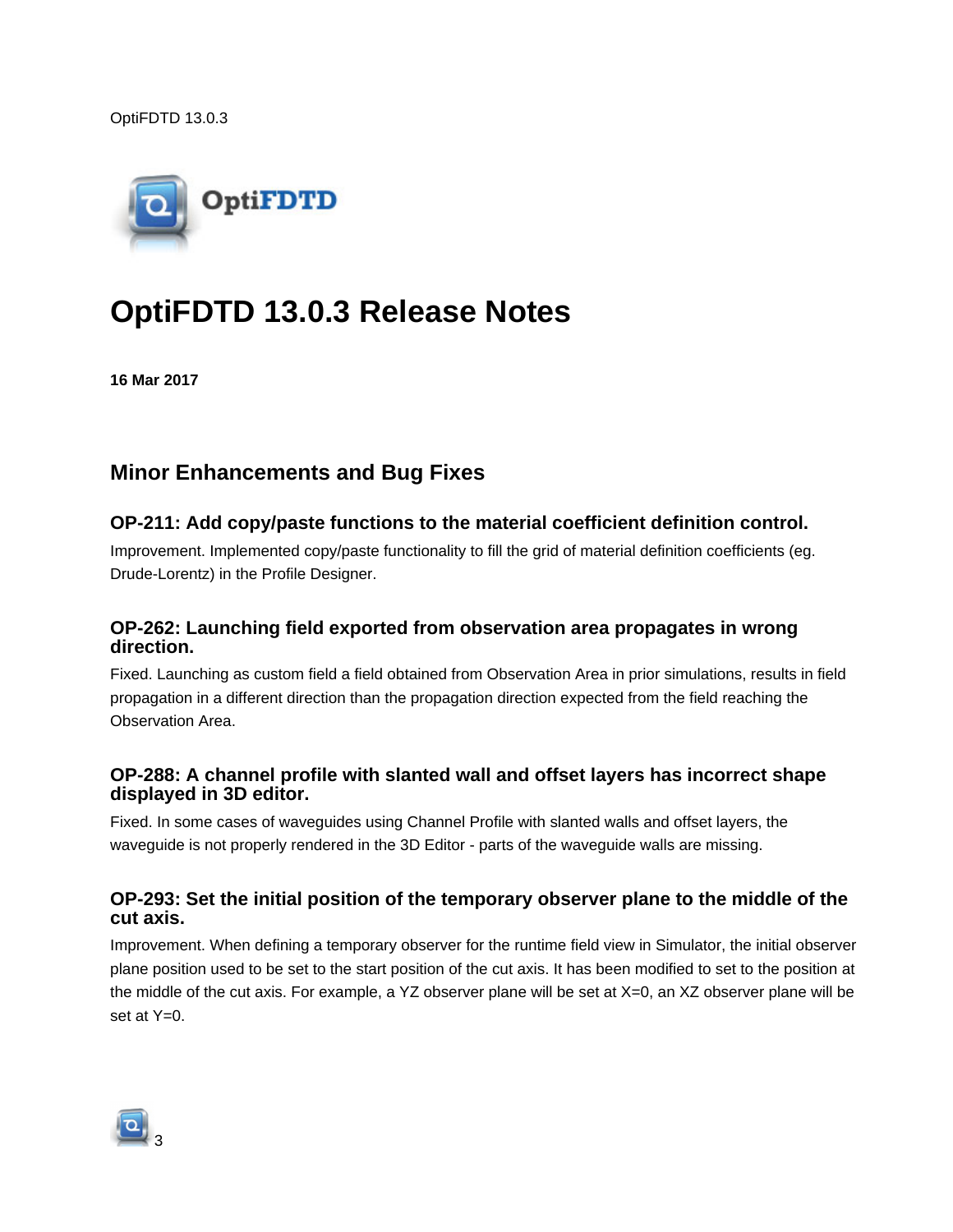#### **OP-294: 'Simulate Using Script' has to be checked in order to run the script loaded from a file for 3D simulator.**

Fixed. For the 3D simulator, the "Simulate Using Script" has to be selected in order to run a script that is loaded from a file specified by using the '/SCRIPT' in the command line. If the '/SCRIPT' option is provided in the command line, the simulator should run the script even the "Simulator Using Script" was not selected (in the Designer).

#### **OP-295: The modified flag is not set when the change is done only to the nonuniform mesh parameters.**

Fixed. Editing the non-uniform mesh parameters doesn't change the project status to "modified" and doesn't prompt the user to save data before the simulations. When the user changes the non-uniform mesh parameters and proceeds to run simulations, he would run simulations on the old data set.

#### **OP-296: Double click on columns causing wrong data displayed when editing dispersive materials.**

Fixed. Add a new dispersive material in the Profile Designer. By default the data grid for **isotropic** "Lorentz Dispersive" material with 3 columns for "Sellmeier Equation" coefficients. Proceed to change the column size by double-clicking on the vertical column separator between columns. This action causes display of two more columns: "Ay(F/m)" and "Az(F/m)" which don't belong to **isotropic** settings

#### **OP-297: Updates to DFT phase calculation for line and area detectors**

The calculation of the imaginary part (affecting phase) of the discrete Fourier transform (DFT) calculation in OptiFDTD has been updated. The amplitude and power calculations/analysis remain unaffected.

#### **BPM-50: Prompted to select a row for deleting a variable even if the row is already selected and highlighted.**

Fixed. In the dialog "Variables and Functions", select a variable by clicking the row number. This row gets highlighted. Click any space below the last row. The selected row still remains highlighted. Click "Delete" button. A message "Please click a row number which you want to delete" will pop-up, even if the row is still highlighted (presumably selected).

4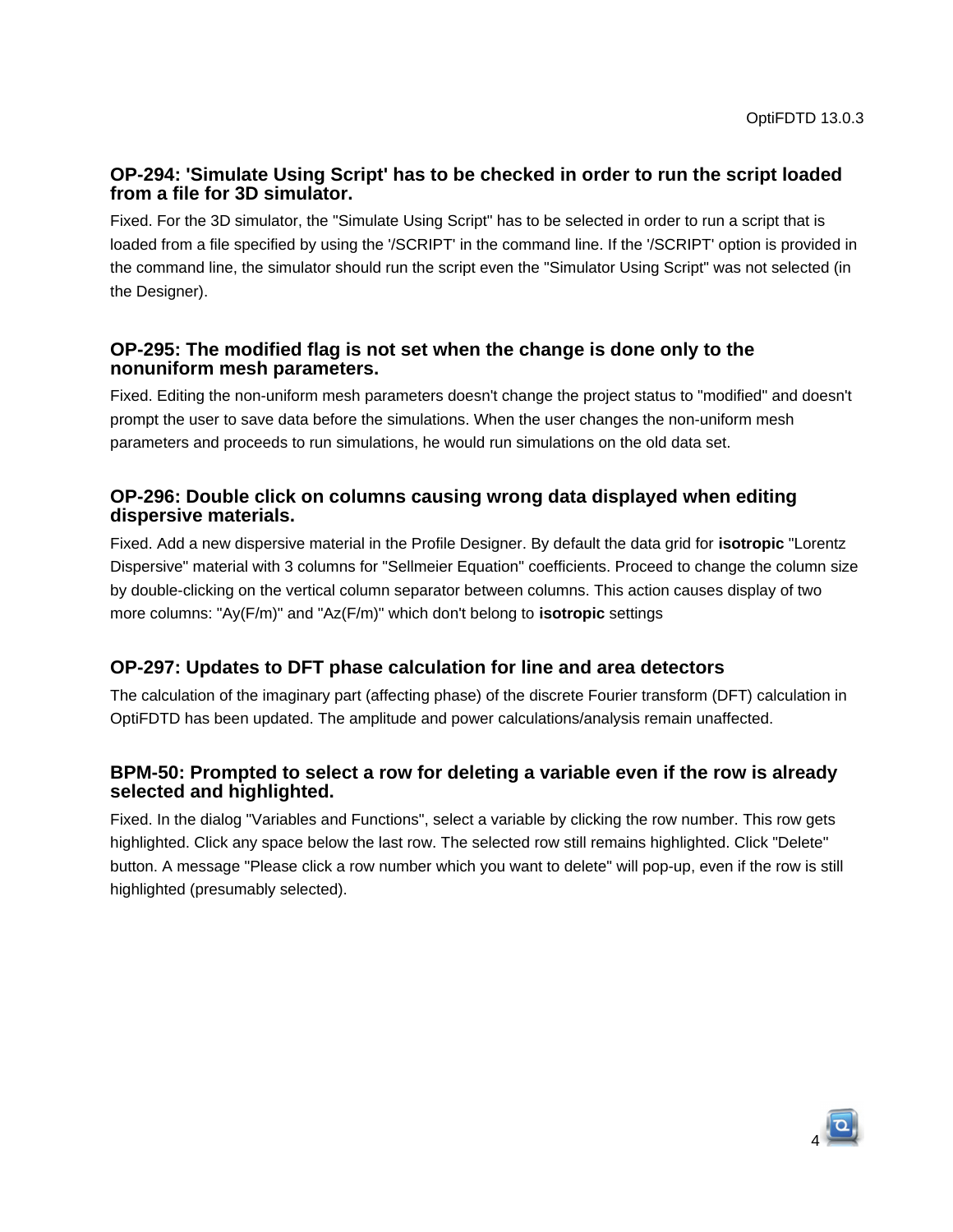# OptiFDTD 13.0.3 **OptiFDTD 13.0.2 Release Notes**

**05 Jan 2017**

# **Minor Enhancements and Bug Fixes**

#### **OP-260: Display overlay objects contours to field graphs for 2D layout simulation result**

Enhancement. The Object Overlay Contour display have been implemented for 3D simulation results. With this release update we have this feature for 2D Simulation results.. Now the "pure" 2D projects, where waveguide profiles have no 3D representation, can be visualized the same way as 3D simulation results.

#### **OP-285: Wrong power spectrum graph for 2D pulse simulations**

Fixed. The power spectrum values and the resulting graph for 2D pulse simulations are wrong in the following cases:

- Vertical Observation Lines the Sx component(s) of Poynting Vector are checked.
- Horizontal Observation Lines the Sx component(s) of Pointing Vector are un-checked.

#### **OP-280: Incorrect shape discretization when sparse non-uniform mesh is used**

Fixed. The material distribution for discretized shapes located in non-uniform mesh areas with lower mesh density than the regular mesh is incorrect.

Note: Only the projects with non-uniform mesh of lower density than the regular mesh were affected by this issue.

#### **OP-279: Analyzer crashes when displaying Observation Area for projects without Input Plane**

Fixed. Analyzer crashes when displaying simulation result for project designs which have no Input Plane, just Point Source, and Observation Area(s).

#### **OP-281: Inconsistency between Height Plot and Image Map**

Fixed. The waveguide overlay contours displayed on the Image Map is correct, however, when the display is switched to Height Plot the contour overlays are wrong.

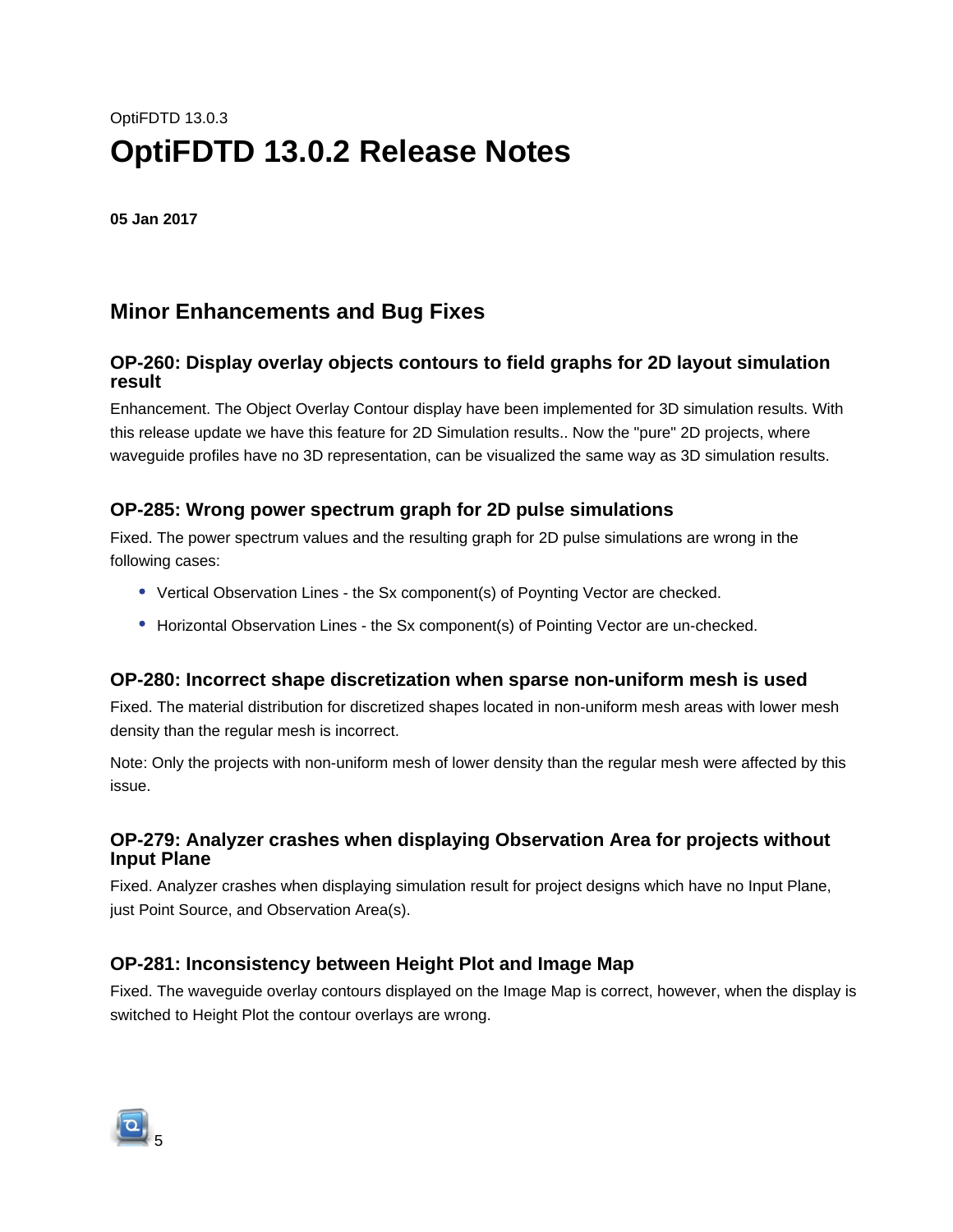#### **OP-283: Missing PBG Cell Edit context menu**

Fixed. The context menu (pop-up menu) for "turning on/off" PBG cell doesn't open.

#### **OP-290: Toolbar buttons Re, Im, Amp disabled for H field component for 3D simulation results**

Fixed. The Analyzer toolbar buttons used to change the displayed aspect of the (complex) optical field, the Re, Im, Amp, Pha, etc. are disabled for 3D simulation results, when H field component is displayed.

# **OptiFDTD 13.0.1 Release Notes**

**15 Aug 2016**

## **Minor Enhancements and Bug Fixes**

#### **Relocated "Import 3D Shape..." menu option**

The "Import 3D Shape..." menu option has been moved from "Draw" menu under "Draw->3D Shapes" submenu. This menu option can also be accessed from the Design Tutor menu set, under the "3D Shapes".

#### **OP-274: Simulation 3D settings page doesn't remember time step size when nonuniform mesh is used**

Fixed. Changes to time step size are not remembered in the "Simulation 3D Settings" window. Uncheck the "Auto" for time step size, and set a desired value. The value is properly propagated to the simulator, however, the value will be reset to the default value when the settings window is opened next time.

#### **OP-275: Input Field Properties - unable to change between Power/Amplitude on 3D Gaussian Transverse tab**

Fixed. Open the "3D Gaussian Transverse" tab in the "Input Field Properties" window. In the "Input Amplitude or Power" section select Amplitude, then Power radio button. Both options become active (checked) and there is no way of checking only one of them, until the window gets closed and opened again.

#### **Mode-41: OptiMode Designer may crash when a project contains diffused waveguide profile or material**

Fixed. OptiMode Designer may crash when opening a file project containing Diffused Waveguide Profile or Diffused Material.

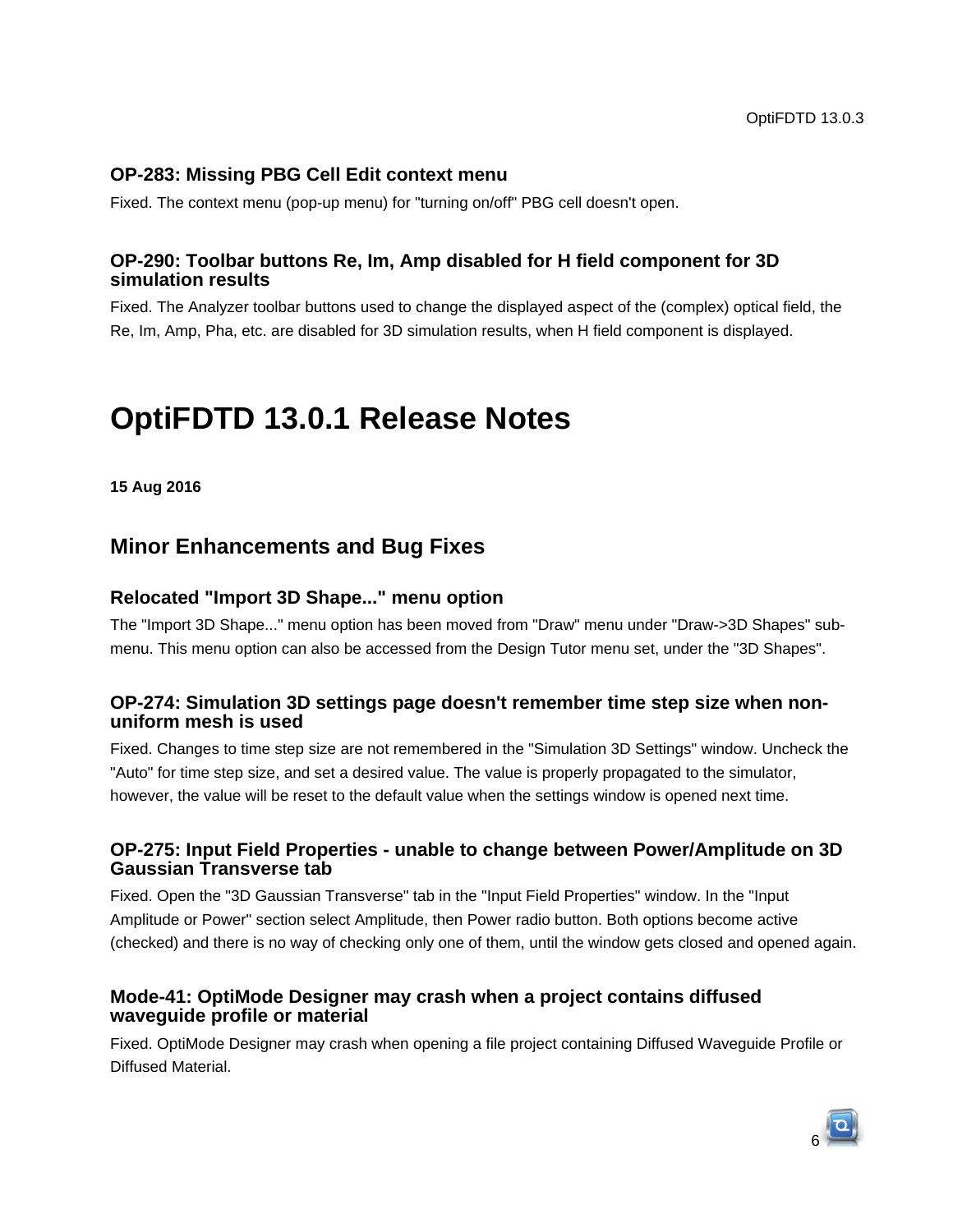#### **OP-278 Wrong field component labels for simulation results in Analyzer**

Fixed. On the tabs displaying field components, Analyzer has wrong names: Hx, Ey, Hx for both TE and TM simulations, instead of Ex, Hy, Ez for TM and Hx, Ey, Hz for TE.

# **OptiFDTD 13.0 Release Notes**

**1 Jul 2016**

# **Summary**

In this major release of OptiFDTD we have introduced new graphical user interface improvements for the Designer, Simulator and Analyzer. The new interface simplifies the design process, simulation and analysis of complex devices. This release also includes the latest version of the Optiwave mode solver application, OptiMode version 4.0, which delivers the 64-bit Anisotropic Mode Solver and new Mode Measure calculations. For more details on OptiMode ver. 4.0 see "OptiMode Release Notes" document.

# **New features and enhancements**

# **New Detector Analysis**

The Detector Analysis tools have been redesigned to simplify and make access to the important information more convenient. The Detector Analysis functionality has been brought to the front of the Analyzer application. You can easily browse the Detectors within the project browser tree, view the graph or optical field for the selected detector in the application main window and have an overview of the related key data in the information pane, in which the user may observe parameter values (if any) associated with the project, e. g. parameter sweep. We have added a number of toolbars which provide fast access to the menu options, to control the displayed information.

**Note:** To help with the transition from the old UI to the new one, we still keep available the old "Detector Analysis" interface under Tool menu.

# **Import of 3D shapes into the Designer**

With introduction of this feature, the users are no longer confined to the built-in 3D Editor and limited choice of 3D shape primitives. The users can use third party 3D CAD software of their choice, export the designed shapes into the generic (IGES) 3D file format, import it into the Designer and then configure for simulations. One can develop a number of independent, stand-alone objects, even a full layout, and import it into the Designer for simulations.

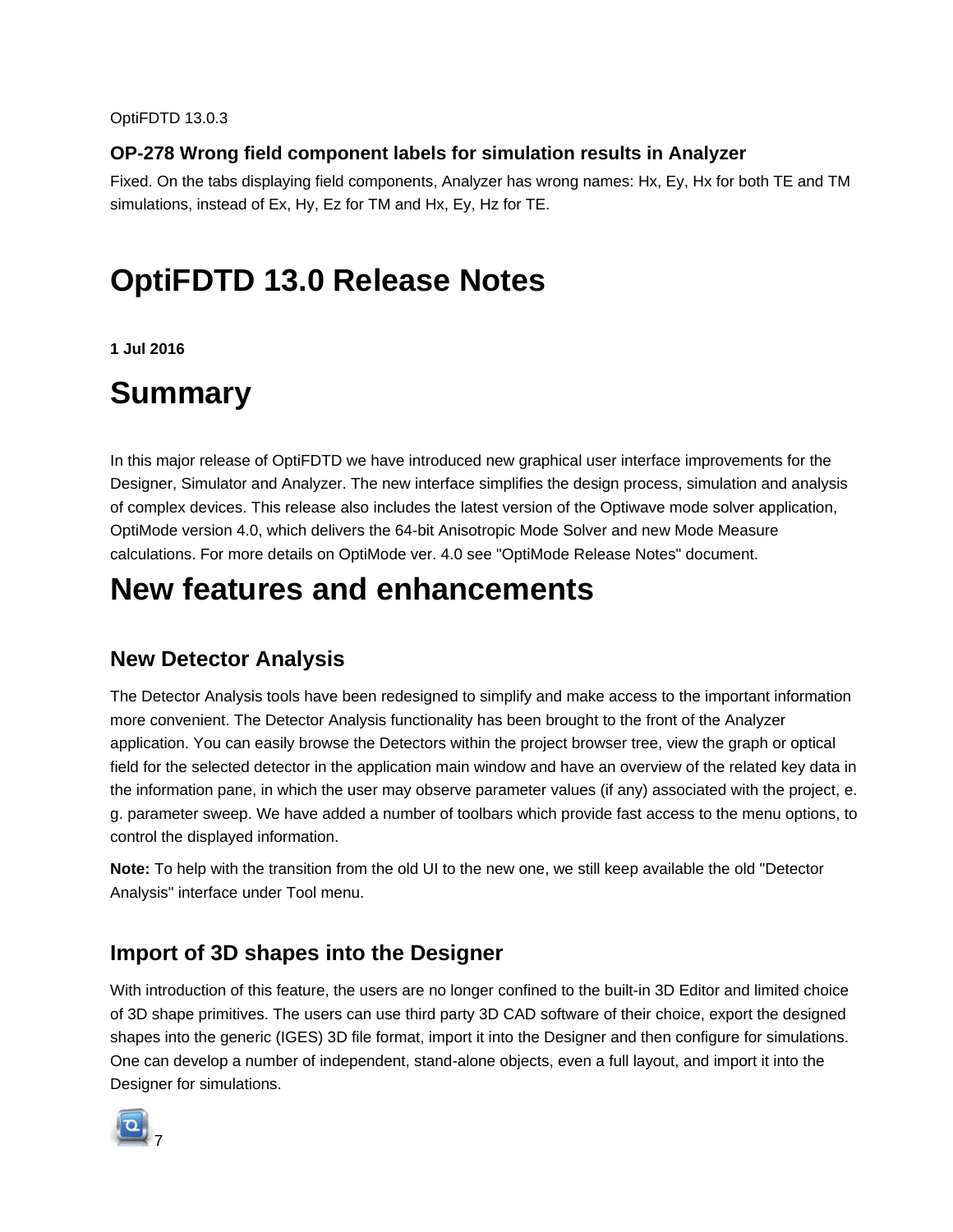# **Dynamic optical field visualization during simulations**

Typically, the FDTD simulations are like a "black box", once started the user has to wait until the simulation complete to observe the simulation progress (eg. movie) or the simulation results. With this release we have enabled the user to actually observe the optical field formation during the simulations. One can choose to visualize optical field forming within the Observation Areas and/or dynamically selected cuts across the simulation domain.

## **Shape cross-section outline over the optical field view.**

In the Observation Area optical field view of OptiFDTD Analyzer, the user may choose to display outline overlay of the 3-dimensional shapes intersecting the Observation Area. This great visualization tool allows to observe the relation between the Layout shapes and formation of the optical field.

# **Simplified Waveguide Profile and Material management**

We have removed the strong dependency on the old master.plb file, the former database of Waveguide Profiles and Materials. We have provided import/export functionality supported by XML defined file format. The user may import into a project (or export from it) a Profile and/or Material definition into an independent (XML) file. This allows materials and waveguide cross-sections to be easily defined, shared. Now, one can run OptiMode, OptiBPM, and OptiFDTD designers at the same time, as these applications are no longer locked out of the master.plb use.

**Note:** Access to master.plb is still available, so that users may export their Profiles and Materials. The support for master.plb will be phased out, eventually.

# **OptiMode XS Designer and Profile Designer Tutor pages**

To make it easier for the users to find required information as to the OptiMode XS Designer and Profile Designer usage, we have added the "Design Tutor" menu. The Design Tutor shortly describes basic constructs and operational concepts for these applications.

# **Important Usage Notes**

# **Input Field mode calculations in the Designer**

The following applies when performing Input Field mode calculations for simulations: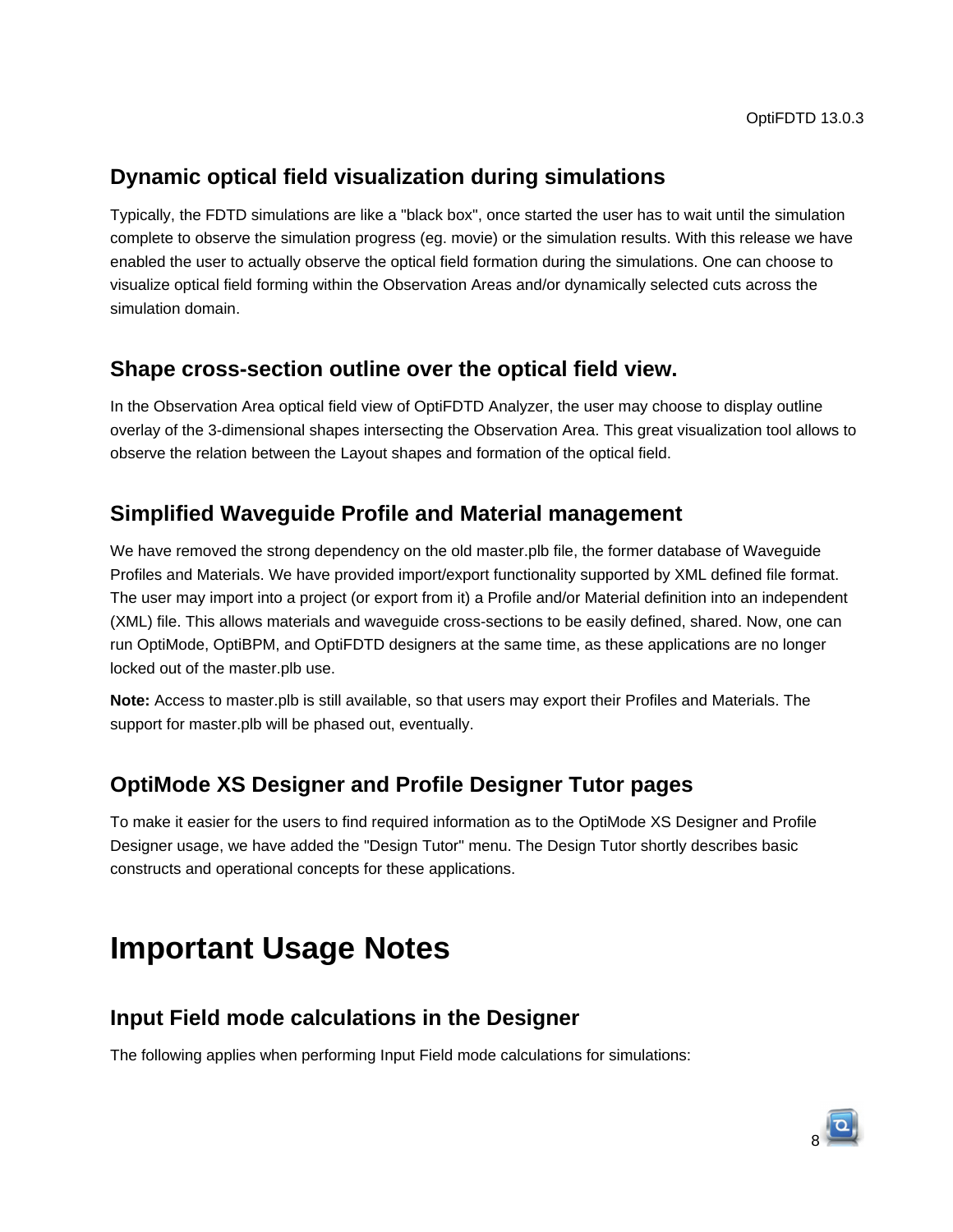OptiFDTD 13.0.3

- The whole wafer cross-section at the Input Plane location is send to the selected Mode Solver (Finite Difference or ADI). It includes cross-sections of all objects (waveguides and/or 3D objects) intersecting with the Input Plane.
- The mode solvers interpret each of the cross-sections as representing a straight waveguide, perpendicular to the Input Plane.

#### **Note**

**There is no tilt angle** applied on the solved modal field in simulators during the field injection, even if there is only a single waveguide intersecting with the Input Plane

## **Legacy projects using VB Script to define Gaussian beam size (Half Width)**

With the changes to the Gaussian beam size and Gaussian pulse parameter definitions (see the "**Minor Enhancements and Bug Fixes**" section below), the VB Script projects which define the Gaussian beam Half Width in the script code have to be modified to use the new interface functions. Running the simulations with the old VB Script code will abort on VB Script unsupported function call error.

The required VB Script changes

- The old (phased out) interface function **SetHalfWidth(***String* value)
- Has to be replaced with the function **SetWidth(**String value**)**

#### **Important**

In order to get the same result, set the pulse width to be  $2 * \frac{Sqr(2)}{imes}$  limes larger than the former Half Width value.For example, if the half-width had been previously defined as 0.55 um, set the new value as follows:

```
InputPlane1.SetWidth "0.55 * 2 * sqr(2)"
```
See the "**Visual Basic Scripting Reference**" manual, chapter "VBScript Commands", under the "Input Plane Manager", page "Input Plane Object".

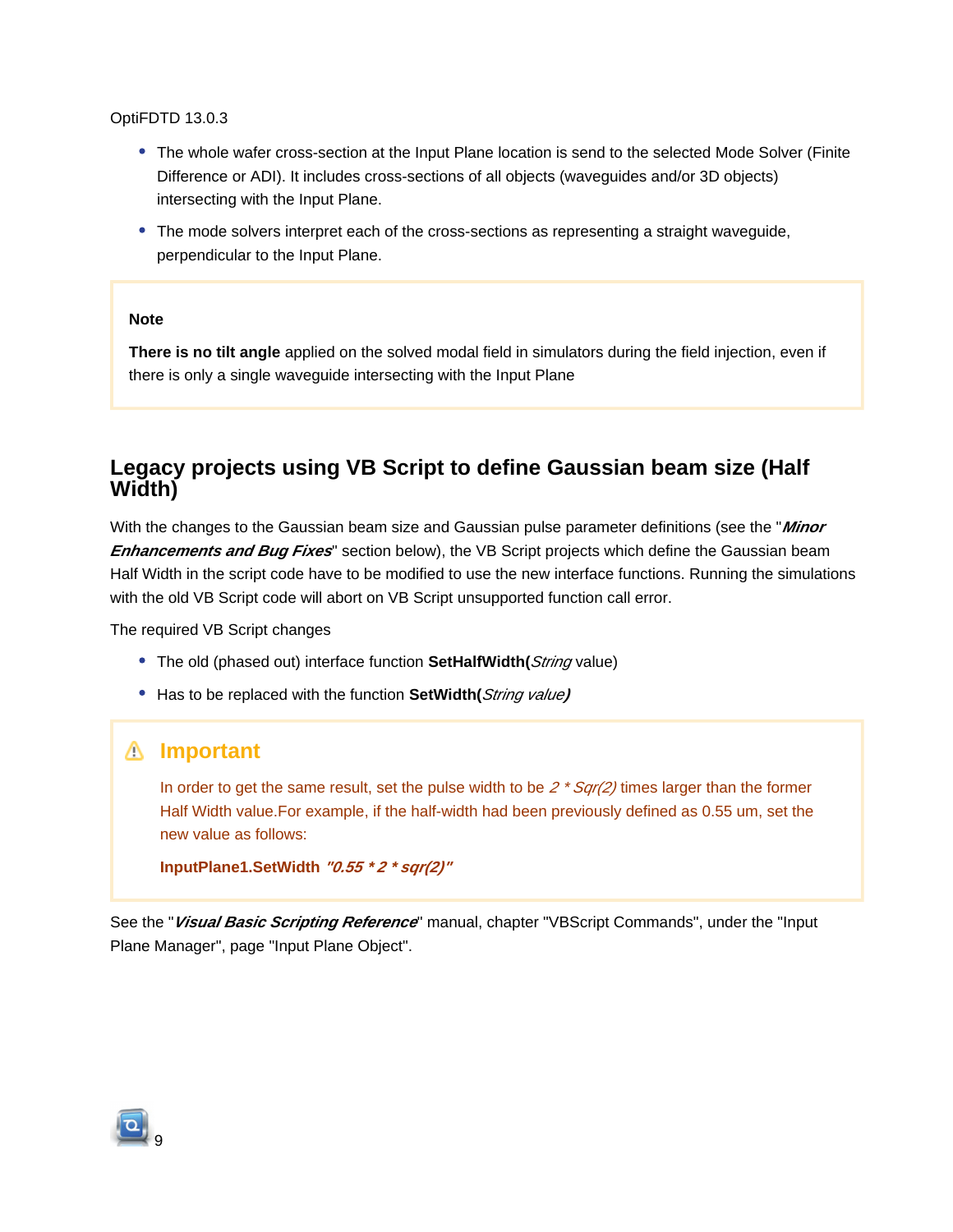# **Minor Enhancements and Bug Fixes**

### **OP-246 : Changes to the Gaussian pulse parameter and Gaussian beam size definitions**

**1.** We have renamed the "Gaussian Modulated Continuous Wave" (GMCW) as "Sine-Modulated Gaussian Pulse" to bring it up to date with the commonly used terms in the FDTD simulation domain.

We have modified the "Sine-Modulated Gaussian Pulse" time domain parameter definitions as follow:

- The old "Time Offset" has been replaced with "Time Delay"
- The old "Half Width" definition (which was T "standard deviation" of the Gaussian function) has been replaced with "FWHM" (Full Width at Half Maximum).

**2.** We changed the way the Gaussian Beam size is defined. The old Gaussian Transverse "Half Width" definition has been replaced with

```
Width at 1 e 2 ( * maximum Intensity value) Width at 1e2( * maximum Intensity value)
```
The relation between the old "Half Width" and the current Beam Size definitions is:

```
"Width at 1 e 2 "=22 T "Width at 1e2"=22 T
```
See the **Technical Background**, the "Light Sources" chapter for details.

## **OP-91 : Re-introduce ADI Mode Solver to Input Field Properties**

On the popular demand we have re-introduced ADI Mode Solver to Input Field's Mode Solver choice options.

## **OP-154 : Sporadic crashes when observing Refractive Index distribution in Designer**

**Fixed**. On some project, switching between the 3D Refractive Index tab and 2D Refractive Index tab while changing observed (XY/XZ) direction used to crash the application.

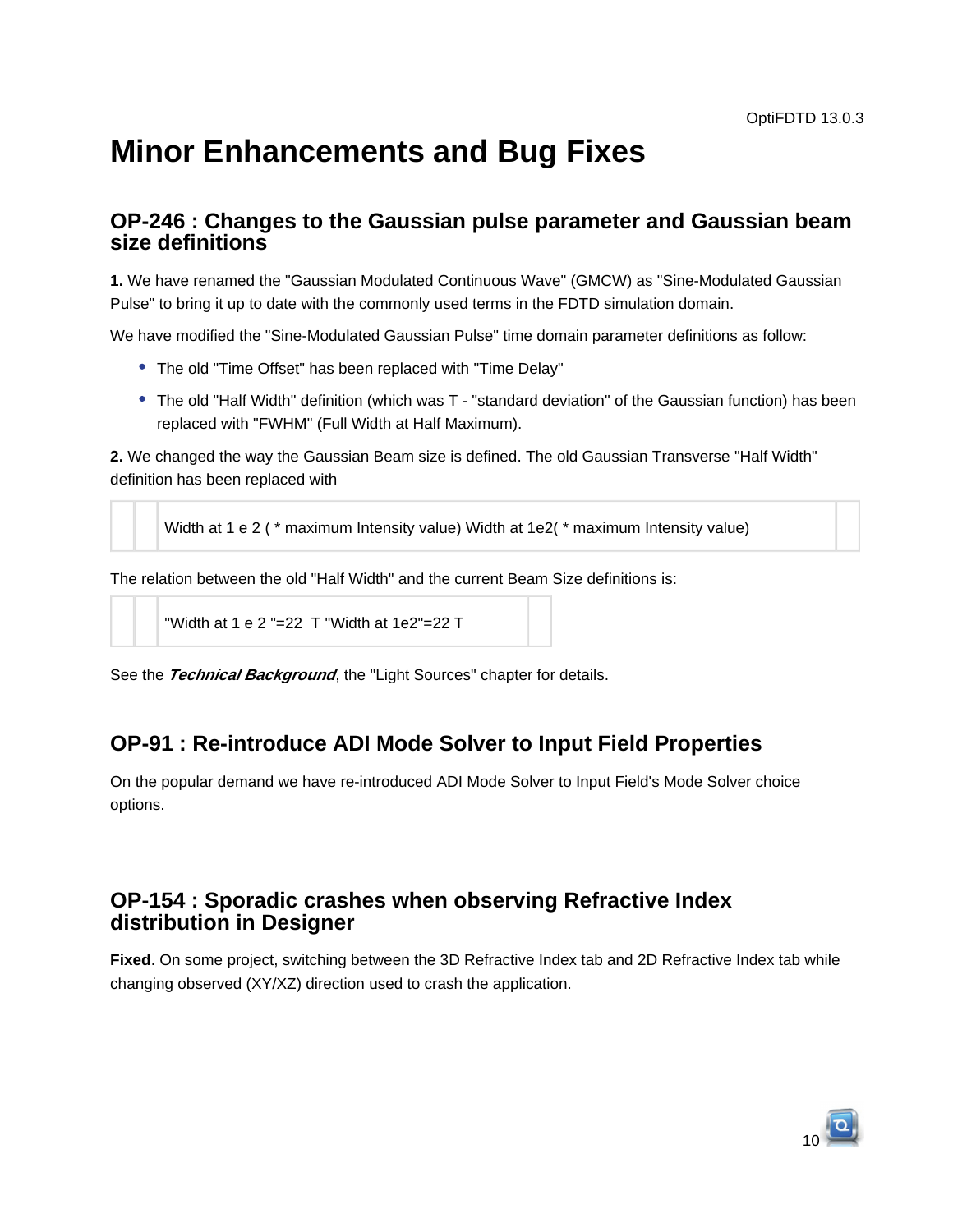## **OP-145 : "run until user stops execution, ..." broken when a point detector is present**

**Fixed**. Whenever a point detector is present in the layout, when using the "run until user stops..." in the simulator options, the simulator stops right at the start..

## **OP-261 : The default values of time offset and half width are not updated after editing the wavelength**

**Fixed**. The Point Source property settings. The default "Time Offset" and "Half Width" values on "Gaussian Modulated Continuous Wave" setting page were not being updated when the user changed wavelength on "General" settings page.

# **BZ-4248 : Special characters in object names may result in unexpected behavior**

Fixed. When special characters (such as '=') are used in observation lines or other scriptable object names, the script interpreter will misinterpret the characters, resulting in unexpected behavior. Please refrain from using special characters in object names. For example, use '\_' instead of '='.

# **Known issues**

# **OP-245 : Perfect Conductor should not be available for Wafer settings.**

In a project which contains the Perfect Conductor material, open Wafer Properties (from the Edit menu or double-click on "Simulation Domain" in the project browser tree). The user may choose Cladding and/or Substrate material (ie. background material) from the combo-box. The Perfect Conductor material is available as one of the options, even if it is not suitable for this purpose.

This issue will be fixed in the future release.

## **OP-222 : The waveguide object contour outline not visible for 2D simulation results of some projects.**

If a project designed for 2D simulations contains waveguide objects without defined 3D representation (missing 3D cross-section, 3D Waveguide Profile definition), then the Analzyer will not be able to show the object contour outlines, since these are generated for 3D shapes.

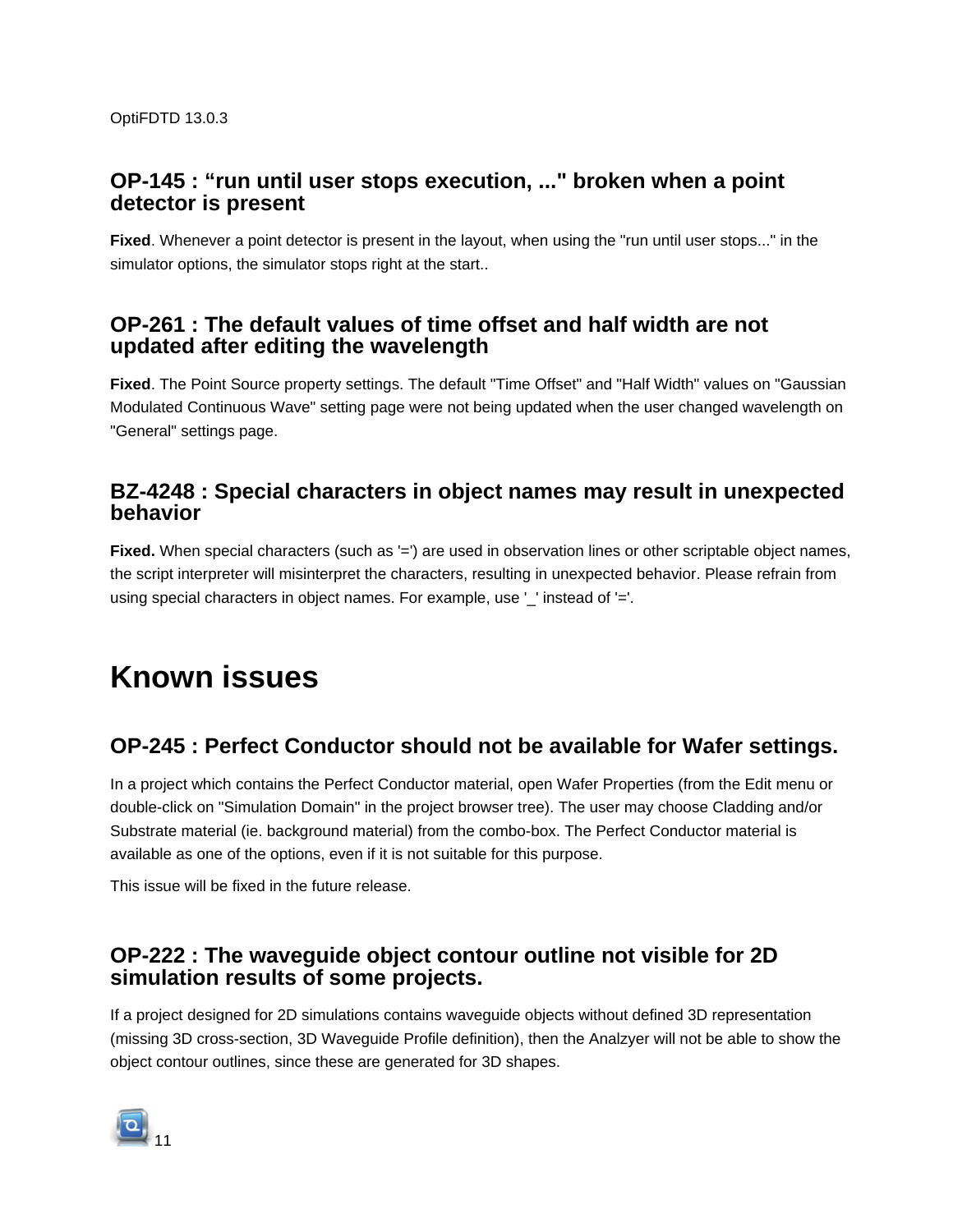In a similar way, Analyzer may incorrectly show waveguide outlines for 2D simulation result, for the waveguides which Channel Waveguide profile contains layers with an offset. The outlines are correclty calculated for the 3D cross-section ie. layers with an offset, however, they do not match the 2D Layout view.

This issue will be fixed in one of the future releases.

# **OP-53 : Issues with runing simulations on Japanese and Korean locales.**

When the project files designated for simulations are stored in a folder which contain non-ASCII (UNICODE) characters, the simulations may abort. The same may happen when the project name contains non-ASCI (UNICODE) characters.

**Workaround**: Try to copy the project file to the root of the hard disk (eg. C:) or create a C:\tmp\ folder and copy the project file into this folder.

# **OP-243 : Double-click doesn't open PWE Band Solver (.pnd) files**

The PWE Band Solver Simulator generates .pnd result file and allows to immediately analyze it. However, double-clicking on the .pnd result file will not open the PWE Band Solver for result analysis.

**Wokaround**: Start the PWE Band Solver application, first. The file can be opened for analysis from within the PWE Band Solver.

## **BZ-4281 : User-defined parameters impossible to delete**

In some cases, user-defined parameters might be impossible to delete after they have been used in the Parameter Sweep window. Furthermore, if a parameter is used in an expression, deleting it will result in the expression being replaced by the last known value of the parameter.

## **OP-19 : The simulation window opens in front of any other window at each iteration of a parameter sweep**

When running parameter sweeps, the simulation progress window goes on top of all other open windows. Even if the user changes to another window, the window will come back on top at each iteration.

# **OP-27 : Total Field / Scattered Field unavailable in 64-bit OptiFDTD**

TFSF sources are not available in this version of OptiFDTD. This issue will be solved in a future release. Please use OptiFDTD 32-bit for your TFSF analysis needs in the meantime.